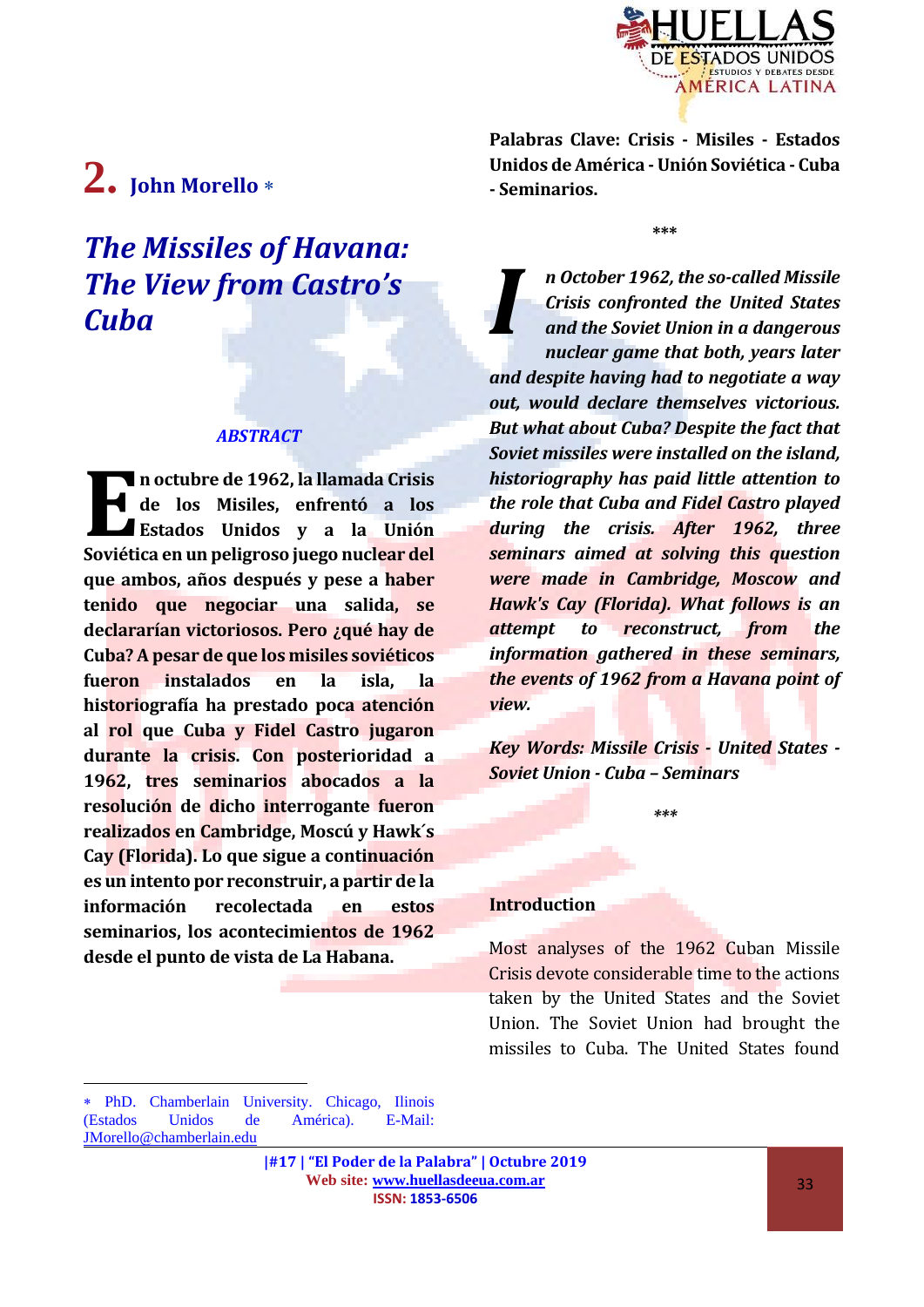

them, and for two weeks in October 1962, the world held its breath as the two superpowers played a dangerous game with nuclear weapons. Both sides jockeyed for position and leverage, and finally ended up working together to negotiate a settlement allowing both sides to claim victory. But lost in all this seemed to be Cuba, which was, after all, where the missiles were.

Little has been written about the role Cuba played in this episode. While it seems simplistic, a legitimate question to be asked is just: what was Cuba's role? Looking at the issue from the Soviet side, placing missiles in Cuba made sense. A mere ninety miles away from the US, it leveled the playing field in what had been an uneven arms race favoring the US. For years' American missiles placed in Turkey had the USSR living in danger of attack. Now Americans would know the same feeling. But the diplomatic and the political path the missiles took to get to Cuba, and ultimately to leave, and the degree to which the Cuban government played in the episode is what needs further examination.

From a big picture point of view, there's been no shortage of information about the Cuban Missile Crisis. Since 1962 and beyond, scholars and diplomats have weighed in on the issue. Over the years, seminars at Cambridge, Moscow, and Hawk's Cay, Florida, all of which featured the military and diplomatic players at the time, have given historians valuable first-hand information. The 1987 Hawk's Cay conference featured a reunion of the late President John Kennedy's Executive Committee, which dealt with the crisis: Defense Secretary Robert McNamara, Treasury Secretary Douglas Dillon, Under-

Secretary of State George Ball, and Presidential Adviser Ted Sorenson. The Cambridge conference added Soviet officials to the mix. The 1989 conference in Moscow provided a third and heretofore missing ingredient. This time, American and Soviet representatives were joined by their Cuban counterparts, including Sergio Del Valle Jimenez, who in 1962 was Chief of Staff for Cuba's armed forces. Another important figure in the Cuban delegation was Raphael Hernandez, Deputy Head of the Cuban Institute of American affairs. The revelations of the Moscow and Hawk's Cay gatherings were further clarified by a 1992 gathering in Havana.

Taken as a whole, these encounters offer historians a better understanding of the Cuban Missile Crisis in order to tell the story of the Missiles of Havana.

#### **The View from Moscow**

There may, arguably, be three reasons why Soviet missiles arrived in Cuba. First and foremost was a response to US hostility. Since Fidel Castro's climb to power in 1959, and his subsequent embrace of socialism, the United States had made his removal a cornerstone of its Latin American foreign policy. The Eisenhower administration reduced America's purchase of Cuban sugar, then broke diplomatic relations and later imposed an economic blockade, which is still in force today. That was followed by the Kennedy administration's failed attempt to depose Castro during the April, 1961 Bay of Pigs invasion. The attack, regardless of its humiliating outcome, had emboldened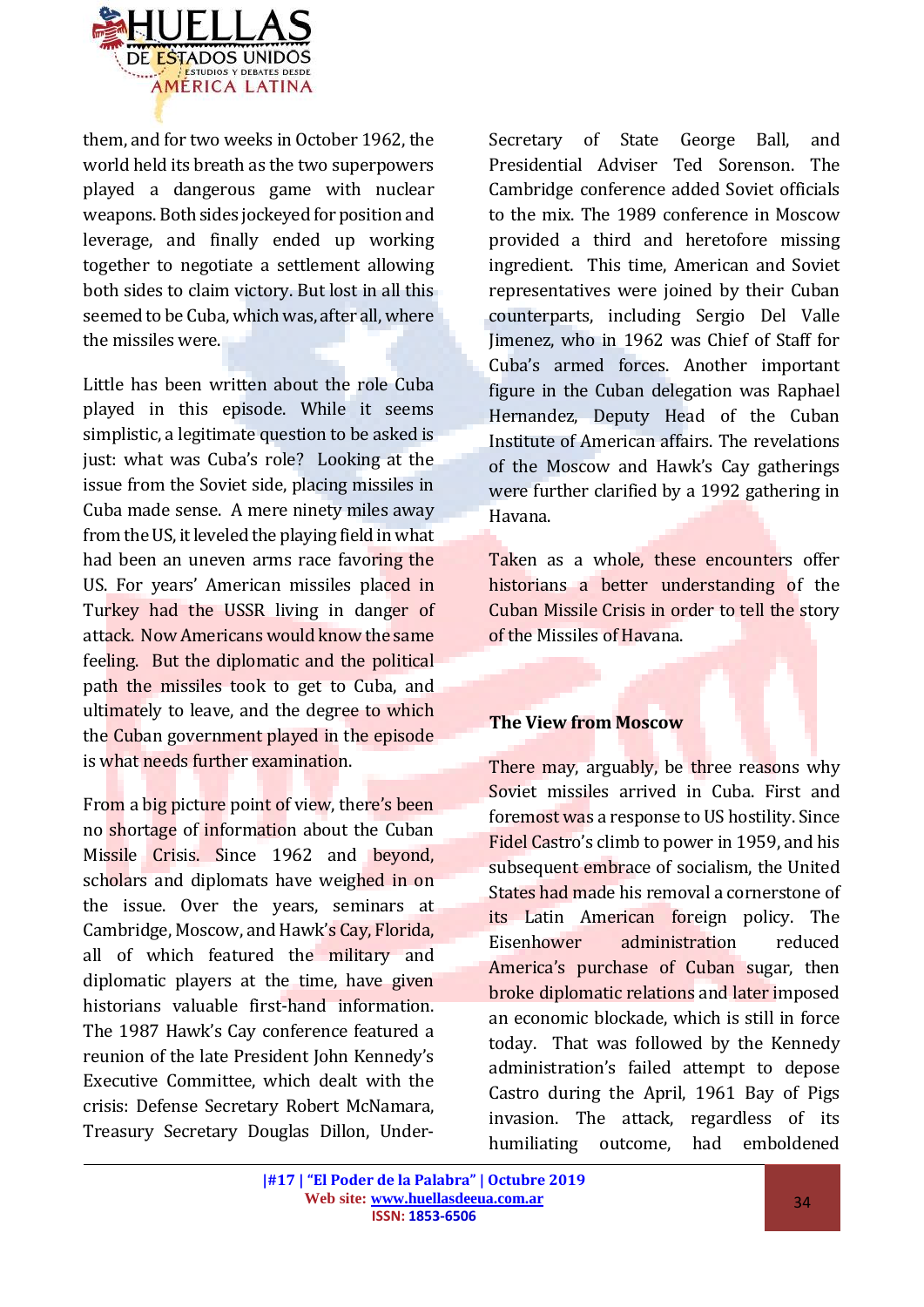

Castro. It had allowed him to consolidate his hold on Cuba. According to Rafael Del Pino, Castro's former Air Force advisor, Castro now felt ready to fight the war he had always wanted to wage against the United States…that would assure him a place in history.<sup>1</sup>

Moscow drew other lessons from the Bay of Pigs fiasco. Soviet premier Nikita Khrushchev was willing to gamble that Washington would take no further action against Cuba, even if it learned the country was bristling with Soviet weapons, even nuclear ones. Exploiting Castro's hatred of the US, his ambition to go down in history, and America's apparent reluctance to engage militarily, Moscow found itself with a priceless opportunity to locate a strategic base close to its primary adversary.<sup>2</sup> It would be a bold move, but one which might redress the balance of nuclear power.

Such a move might contribute to a second reason for Moscow's decision to dispatch military aid; socialist promotion. Both Castro and Khrushchev were on record as claiming the weapons were sent to show other socialist states that the Soviet Union could be counted on to help its friends. Castro described the aid as a way to "strengthen the Socialist Camp".<sup>3</sup> Khrushchev saw Cuba as a litmus test upon which other nations in the region flirting with socialism would base their ultimate decision:

 $\overline{a}$ 

"We had to do everything in our power to protect Cuba's existence as a Socialist country, and as a working example to other countries of Latin America".<sup>4</sup>

Military aid to Havana would also raise the international stature of the Soviet Union in their conflict with China for the hearts and minds of the socialist world.<sup>5</sup> But why missiles? They had a range of up to two thousand miles, a first-strike capability, and fell into the offensive weapons category. Additionally, the secret delivery of the missiles raised questions about the Soviet Union's true intentions. Prior to the discovery by the Cuban people that their country had become a missile launching pad, only Fidel Castro, Raul Castro, and Pedro Enrique Oropeza del Portal, head of the Cuban Anti-Aircraft Defense Force, knew they were coming.<sup>6</sup> Were they coming just to defend Cuba? Or was there a larger geo-political agenda in play?

Castro attended the 1992 Havana conference and said he agreed to the missiles not for their defensive qualities, but rather to help Moscow gain "a more favorable balance of power arrangement with the West".<sup>7</sup> But Aleksandr Alekseev, the Soviet ambassador to Cuba during most of the 1960's, and who may have known as much about Cuba as anyone in the Kremlin at the time, didn't think Castro was

<sup>1</sup> Rafael Del Pino. *Inside Castro's Bunker: The True Story of Fidel Castro's Inner Circle as Told by One of His Most Trusted Generals*; Washington, Self Published, 2012.

<sup>2</sup> Rafael Del Pino. *Inside Castro's Bunker;* Op cit., página 79.

<sup>3</sup> Raymond Garthoff. *Reflections on The Cuban Missile Crisis*; Washington, Brookings Institution, 1989.

<sup>4</sup> Nikita Khrushchev. *Khrushchev Remembers*; Boston, Little, Brown, 1970.

<sup>5</sup> Ernesto, F. Betancourt. "Kennedy, Khrushchev and Castro: A Participant's view of the Cuban Missile Crisis" en *Society*, 35 (5), 1998, páginas 77 y 86.

<sup>6</sup> Rafael Del Pino. *Inside Castro's Bunker;* Op cit., página 80.

<sup>7</sup> James Blight & David Welch. *On the Brink*; New York, Hill & Wang, 1989.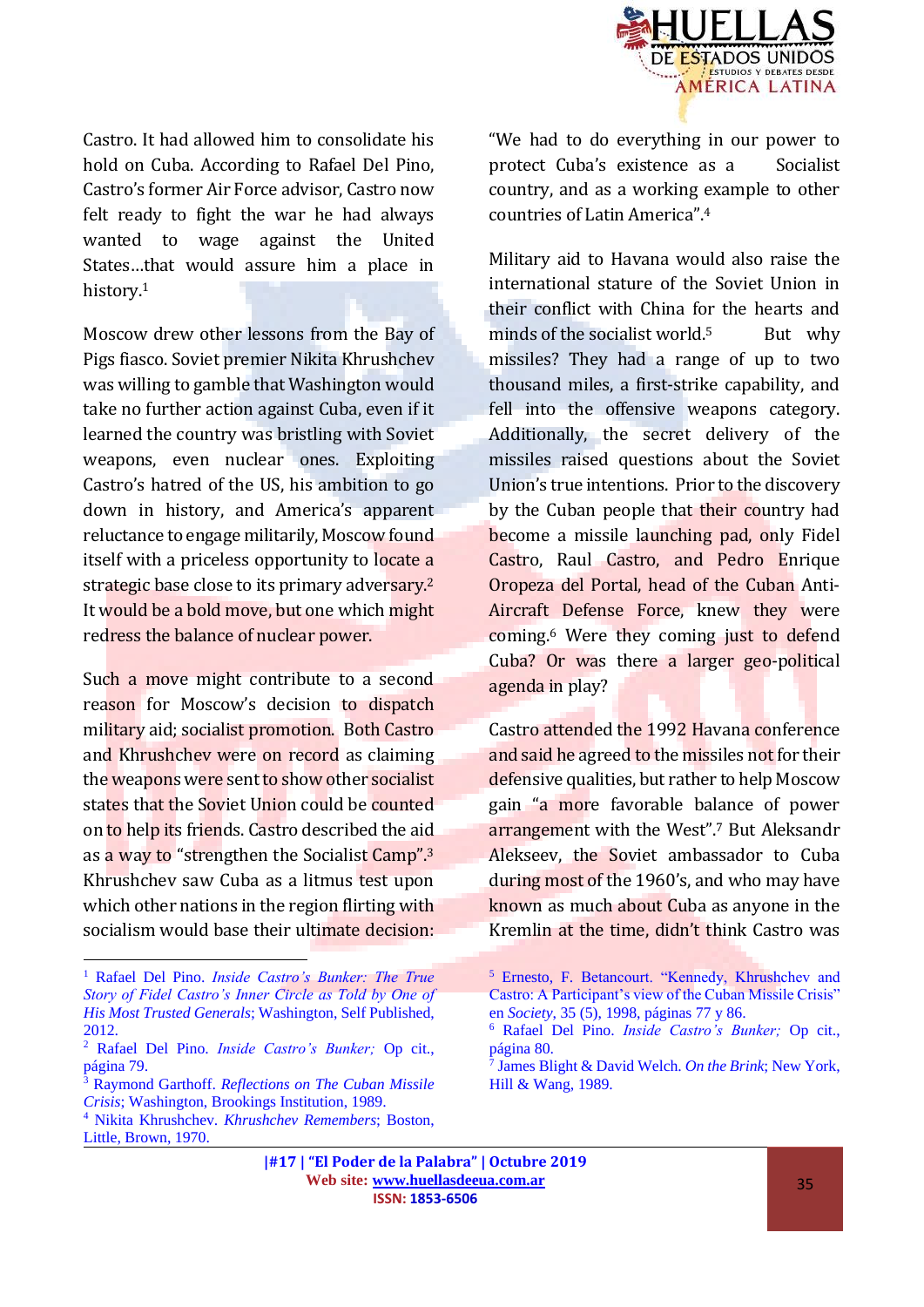

keen on the idea. He told attendees at the Havana conference about a meeting with Khrushchev, who wanted to know how Cuba might react to receiving missiles. He told him that "the first line of defense of the Cuban Revolution was the solidarity of Latin America and other progressive countries, and if we installed missiles, I thought this would provoke a rejection of the Cuban Revolution from the rest of the hemisphere".<sup>8</sup> So, if Castro was less inclined to see offensive nuclear weapons as a deterrent, yet willing to take them as a gesture of socialist solidarity, giving Moscow parity with the US in the process, while raising concerns in the Kremlin that they might undermine the legitimacy of Cuba's revolutionary image while making it a target for attack, why take the risk?

Rafael Del Pino thinks he might know. Writing in 2012, Del Pino suggested that after the failed Bay of Pigs invasion, Castro found himself and Cuba in need of long term financial assistance. If taking Soviet nuclear weapons and surviving a US-USSR showdown would secure Moscow's help, he was willing to take that chance.<sup>9</sup>

Whatever the real motive, nearly everything about the missiles' journey to Cuba was cloaked in secrecy, casting doubt on Moscow's true intentions. That said, it's worth mentioning that the transfer was helped in part first by US inattention, and later disbelief that Moscow would run such a risk. American

8 James Blight & David Welch. *On the Brink*; Op cit.

 $\overline{a}$ 

leaders were in such a state of denial about the possibility that Soviet missiles might be in Cuba they rejected out of hand eye-witness evidence of their arrival and installation. The Russians had never positioned missiles outside its own borders.<sup>10</sup> Moscow kept a tight rein on its nuclear arsenal, entrusting it only to the KGB, the Soviet Union's national security agency. Even the Soviet military was never allowed near the weapons, let alone control them until the mid-1960s.

In March 1962, less than a year after the Bay of Pigs debacle, the Central Intelligence Agency landed a team of anti-Castro Cuban agents on the island. The insertion, code named Operation *Cobra*, was part of the agency's larger Operation *Mongoose*, a comprehensive effort to again depose Castro.<sup>11</sup> The agents were to organize other anti-Castro Cubans, develop an intelligence network to relay information to the US, and, in time, strike the first blow against the Havana regime.

But in August, an agent reported peculiar activity going on at the Pinar de Rio port of Mariel. A large Soviet cargo ship had arrived, and all non-essential personnel, including dock workers and customs officials were sent home. They were replaced by other workers, who, according to the agent, were either Czech or Russian, who winching flatbed trucks into the ship's holds. When the trucks were lowered back on the dock, the agent

<sup>9</sup> Rafael Del Pino. *Inside Castro's Bunker;* Op cit.

<sup>10</sup> Bruce Miroff. *Pragmatic Illusions: The Presidential Politics of John F. Kennedy*; New York, David McKay, 1976.

<sup>11</sup> Sean D. Naylor. *Operation Cobra: The untold story of how a CIA officer trained a network of agents who found* 

*the Soviet missiles in Cuba* recuperado de [https://news.yahoo.com/operation-cobra-untold-story](https://news.yahoo.com/operation-cobra-untold-story-cia-officer-trained-network-agents-found-soviet-missiles-cuba-100005794.html)[cia-officer-trained-network-agents-found-soviet](https://news.yahoo.com/operation-cobra-untold-story-cia-officer-trained-network-agents-found-soviet-missiles-cuba-100005794.html)[missiles-cuba-100005794.html.](https://news.yahoo.com/operation-cobra-untold-story-cia-officer-trained-network-agents-found-soviet-missiles-cuba-100005794.html) Consultado el 30/01/2019.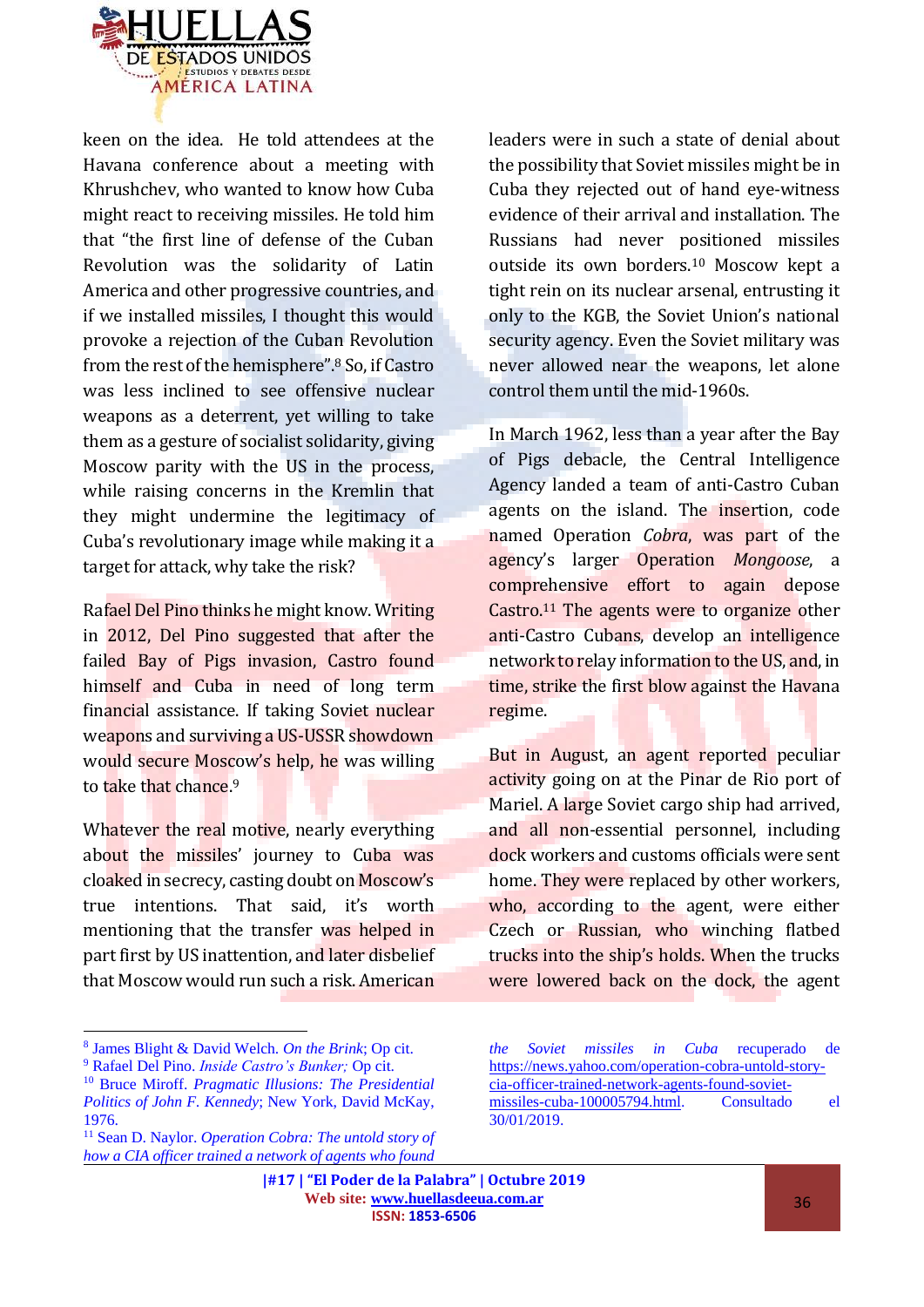

reported they were loaded, and the cargo completely draped in canvas. The trucks were then driven off under an armed escort. The agent concluded his report with "it is probable that the trucks were loaded with rockets…".<sup>12</sup>

The missiles which flooded Cuba that summer were part of Operation Anadyr. It had been ordered by Khrushchev and planned by General Anatoly Gribkov, head of the main Operations Directorate of the Soviet General Staff.<sup>13</sup> US Central Intelligence Agency director John McCone drafted a memo compiling "approximately 60 reports" on "stepped up" Soviet bloc military support of Cuba. That included thousands of Soviet military personnel, tons of equipment, and the deployment and installation of SA-2 (surface to air) anti-aircraft missiles. And now, the possibility of medium-range missiles. Much of what McCone had in terms of high-grade intelligence came from agents on the ground, but stories of the Soviet buildup were also coming from returning tourists, diplomats and newspaper reporters.<sup>14</sup> But the reports were dismissed by CIA analysts who believed the Soviet Union would never place missiles beyond its borders, and especially in Cuba. To either corroborate or disprove what human assets were reporting would take aerial reconnaissance. The CIA had been conducting U-2 spy flights over Cuba twice a month since February 1962 without finding anything unusual. But the August 29 flight was different. At least eight SA-2

 $\overline{a}$ 

installations were identified, all nestled in the same general vicinity in western Cuba.

The connection the CIA was yet to make was that the SA-2s were deployed as a defensive cordon for the missiles which were now beginning to arrive. Evidence of their installation could have been recorded by follow-up U-2 flights. But an SA-2 had shot down Gary Powers' 1960 U-2 during a flight over the Soviet Union, and that left planners nervous. So, all missions over Cuba were routed away from the western part of the island, away from the SA-2 sites, and, ultimately, away from the incoming missiles. It provided perfect cover for the Soviet Union.<sup>15</sup> Khrushchev's goal was to deliver the missiles to Cuba and have them operational before the US became aware of their existence, thereby presenting Washington with a new reality.

Despite the absence of the U-2 flights, the US still had plenty of evidence of the missiles' existence. On September 18, one of the CIA's Operation Cobra agents now reported that an even larger area in central Pinar del Rio province had been sealed off by the Soviets. The report gave the grid locations of four small towns that marked the boundaries of the area and concluded with the comment that "very secret and important work is in progress, believed to be concerned with missiles".<sup>16</sup> Finally, on October 14, a U-2 was dispatched over western Cuba. The hundreds of photos taken during the reconnaissance

<sup>12</sup> Idem.

<sup>13</sup> James Blight & David Welch. *On the Brink*; Op cit. <sup>14</sup> Rafael Lima. "Cuba During the Missile Crisis: Fifty years later, Cubans remember preparing to fight the Americans" en *Air and Space Magazine*, Volumen 27

recuperado de [www.airspacemag.com/military](http://www.airspacemag.com/military-aviation/cuba-during-the-missile-crisis-31990119/?all)[aviation/cuba-during-the-missile-crisis-31990119/?all.](http://www.airspacemag.com/military-aviation/cuba-during-the-missile-crisis-31990119/?all) <sup>15</sup> Sean D. Naylor. *Operation Cobra;* Op. Cit. <sup>16</sup> Idem.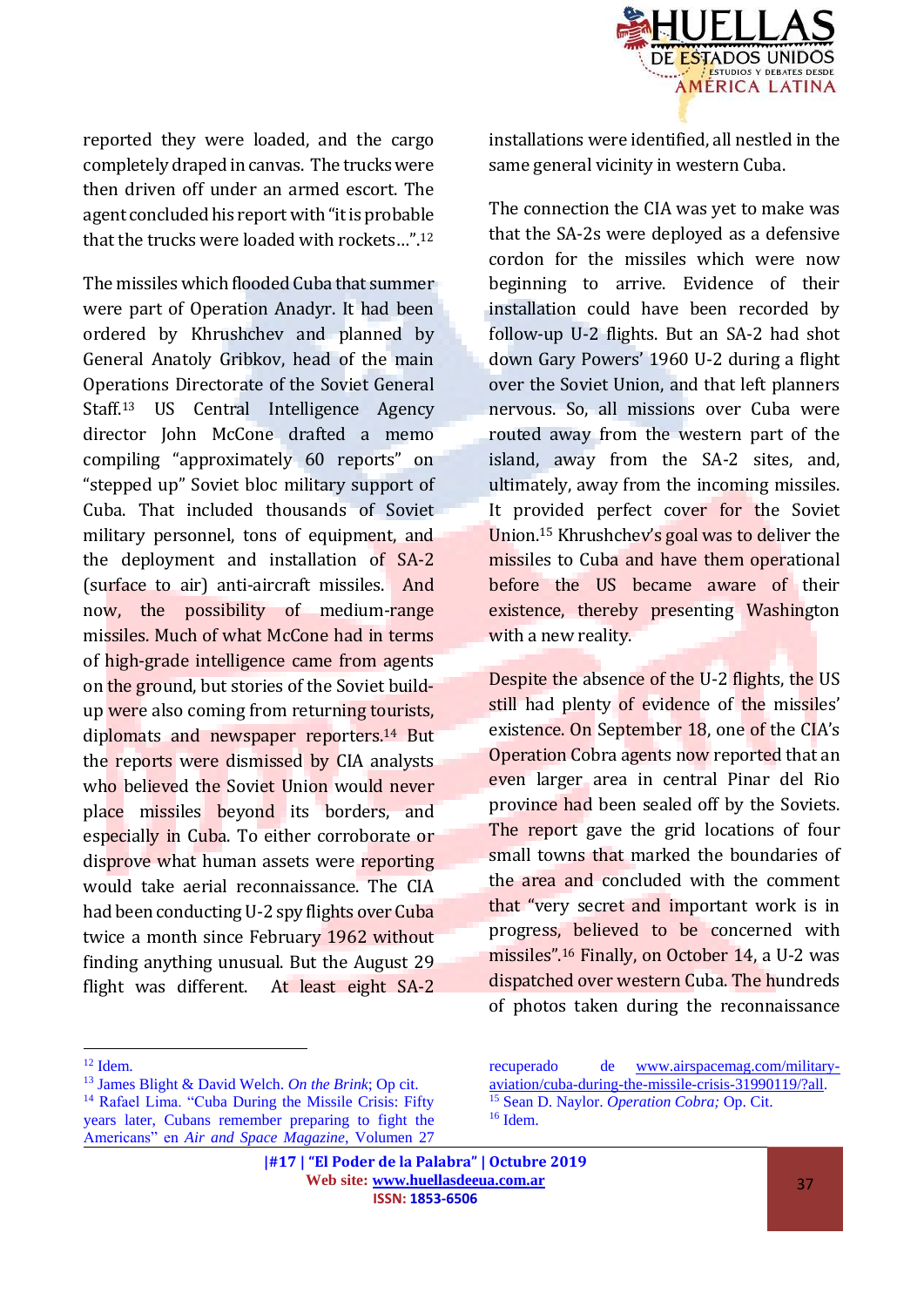

operation confirmed what human assets on the ground had been saying for weeks; the presence of medium-range ballistic missiles.<sup>17</sup> Eight days later, President John Kennedy told Americans-and the world-about the missiles. The rest of October was more about two super-powers finding a way back from the brink of nuclear war than it was about Cuba.

If the missiles were being just sent to defend Cuba or even as a gesture of socialist solidarity, why the cover-up? Why not publicly announce the missiles were coming? The US had done so when it deployed missiles to Europe. A public declaration from Moscow, that it sought to bolster Cuba against the hostile intentions of the United States, might have scored world public opinion points. Full disclosure might also have won over nations flirting with the idea of establishing socialist regimes. And, there were other ways to defend Cuba, or allow Moscow to demonstrate its commitment to socialism without risking war with the US. University of Miami historian Jaime Suchlicki has argued that "… if they (Moscow) had wanted to protect Fidel, they would have made him part of the Warsaw Pact, and made the island a protectorate".<sup>18</sup>

Not that transparency would have helped advance socialism in the Western Hemisphere. By 1962, Cuba was an isolated state. It had been expelled from the Organization of American States, and at least fifteen Latin American nations had severed

 $\overline{a}$ 

diplomatic relations. Add to that the weight the US brought to bear, and the idea that anything Moscow could have done to further the socialist cause in the region would have had a hard time gaining traction. And this might also give supporters of the defense/promotion of socialism theory pause: among the duties of Soviet troops sent to Cuba during the summer and fall of 1962 was "the security of the missile sites".<sup>19</sup> If Khrushchev's goal was to install and activate the missiles without US knowledge, the only other possible threat to the secrecy (as well as the safety) of the weapons might be the Cuban government. "Moscow reserved the exclusive right to decide if and when to make use of the nuclear weapons placed in Cuba" according to del Pino.<sup>20</sup>

Putting missiles in Cuba may have been less about scoring a hit on the United States, but rather, perhaps scoring points for the Soviet Union. Rash actions by Castro would not be tolerated. Khrushchev's memoirs described him as "hot-headed".<sup>21</sup> And, after the missile crisis had passed, Che Guevara, a member of Castro's inner circle gave an interview to the *London Daily Worker* and said had Castro gained control of the missiles, "We would have used them against the very heart of the U.S."<sup>22</sup> If Moscow' s real reason for the placing the missiles in Cuba had little to do with promoting socialism or even defending Castro from the Americans, but instead were intended to leverage the United States, the last thing it would want would be for the missiles

<sup>&</sup>lt;sup>17</sup> Ibidem.

<sup>18</sup> Rafael Lima. "Cuba During…" Op. Cit.

<sup>19</sup> Raymond Garthoff. *Reflections on The Cuban…*; Op. Cit.

<sup>20</sup> Rafael Del Pino. *Inside Castro's Bunker... ;* Op. Cit., página 78. <sup>21</sup> Rafael Lima. "Cuba During the Missile Crisis…" Op.

Cit.  $22$  Idem.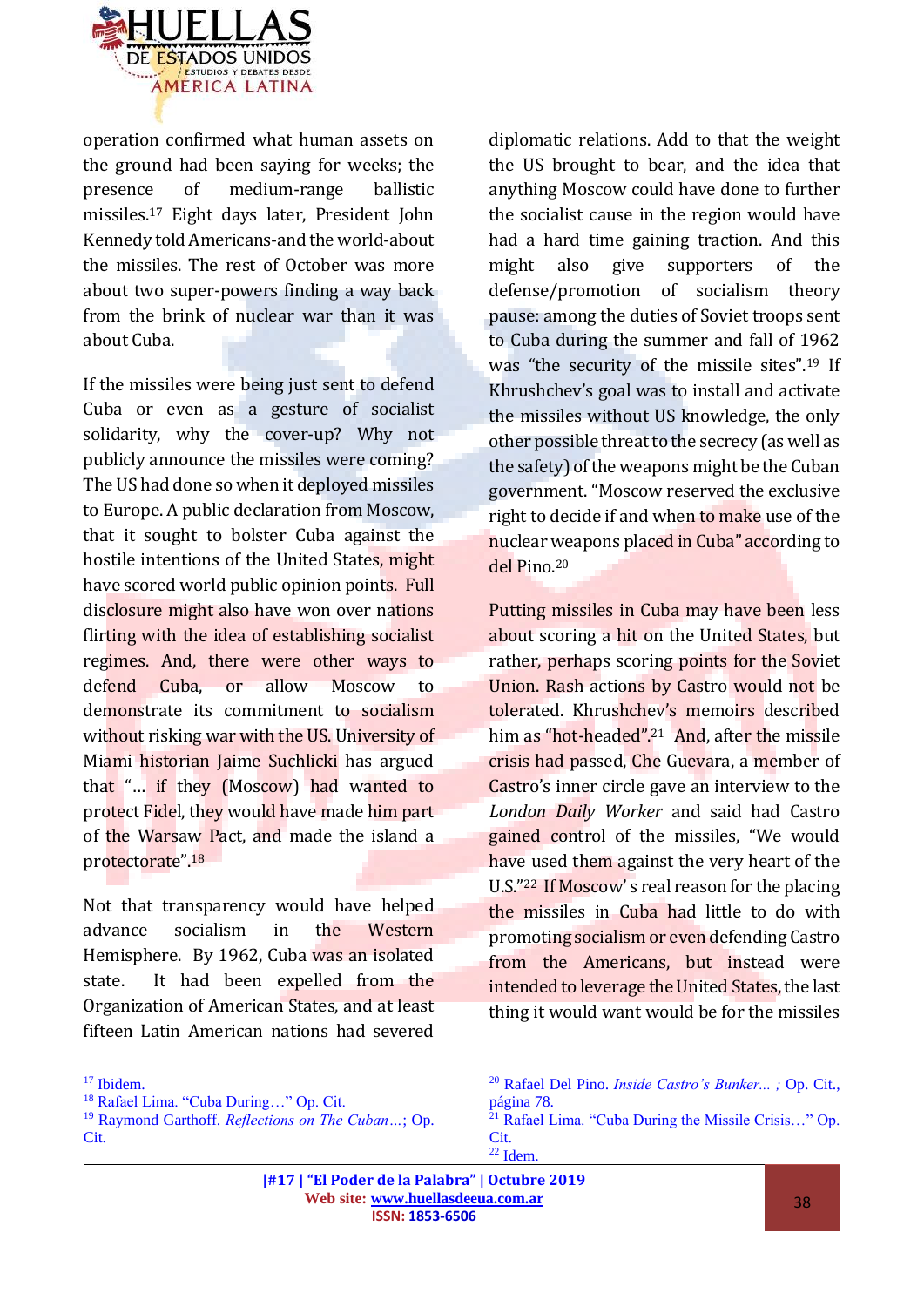

left in Castro's control to use them for something other than what Moscow intended.

However, deploying missiles in the name of Cuban defense is still worth considering, if only momentarily. American efforts to get rid of Fidel Castro had been intensifying after he took power, and culminated in the 1961 Bay of Pigs misfire. But both Washington and the Moscow had been jockeying for influence over Cuba for some time. The US had been among the first to recognize Castro when he came to power. There had also been a longstanding arrangement between America and Cuba which allowed nearly three million tons of Cuban sugar to be sold in the US at a price considerably above that of the world market. But the balance of power began to shift in February 1960, when Soviet Foreign Minister Anastas Mikoyan arrived in Cuba, the first visit by a top Kremlin official, during which a Soviet-Cuban trade agreement was signed. That was followed by a trip to Eastern Europe by Che Guevara, who lined up at least \$100 million in credits.<sup>23</sup>

The Soviet Union was gradually becoming an economic alternative to the US. Washington had tried to work with Castro, but the two sides hit an impasse on economic aid and a satisfactory compensation package for nationalized foreign holdings.<sup>24</sup> Meanwhile, Moscow began to supply crude oil to Cuba in return for Cuban products. American oil companies, which owned Cuba's refineries, and acting on the advice of the US

 $\overline{a}$ 

government, refused to refine the crude. In response, Cuba nationalized the refineries, the American-owned sugar plantations and all foreign banks. Washington retaliated by eliminating the Cuban sugar deal, breaking off diplomatic relations, and imposing an embargo on most US exports.<sup>25</sup>

During the 1960 Presidential election, Democrats used the fall of Cuba into communist hands to bash Republicans, in much the same way the GOP had used Mao Zedong's victory in China to trash Democrats a decade earlier. John Kennedy called Castro's revolution, happening on the Republican's watch, the opening World Communism was looking for to gain a foothold in the Western Hemisphere. He took Eisenhower and the Republican Party to task for allowing Communism to spread throughout Latin America. At a campaign stop in October, Kennedy even suggested the US take steps to aid what he referred to as "Cuban fighters for freedom".<sup>26</sup> The provocative rhetoric must have resonated with Eisenhower: as he prepared to leave office, he gave the go-ahead for what ultimately become the Bay of Pigs operation. The bungled job portrayed Castro as a near victim of American meddling and moved him closer to the Soviet camp.

Undeterred by the embarrassment of the Bay of Pigs, the US stepped up its military efforts with a series of military exercises, all of which seemed, at least to Cubans, to be dress rehearsals for another invasion. "Lantphibex

<sup>23</sup> Harry E. Vanden & Gary Prevost. *Politics of Latin America: The Power Game*; New York, Oxford University Press, 2018.

<sup>24</sup> Wayne Smith. *The Closest of Enemies*; New York, W.W. Norton, 1987.

<sup>25</sup> Esteban Morales Dominguez & Gary Prevost. *Cuba: A Critical History*; Lanham, Md, Lexington Press, 2008. <sup>26</sup> Arthur Schlesinger. *A Thousand Days: John F. Kennedy in The White House*; Boston, Houghton-Mifflin, 1965.

**<sup>|#17 | &</sup>quot;El Poder de la Palabra" | Octubre 2019 Web site: [www.huellasdeeua.com.ar](http://www.huellasdeeua.com.ar/) ISSN: 1853-6506**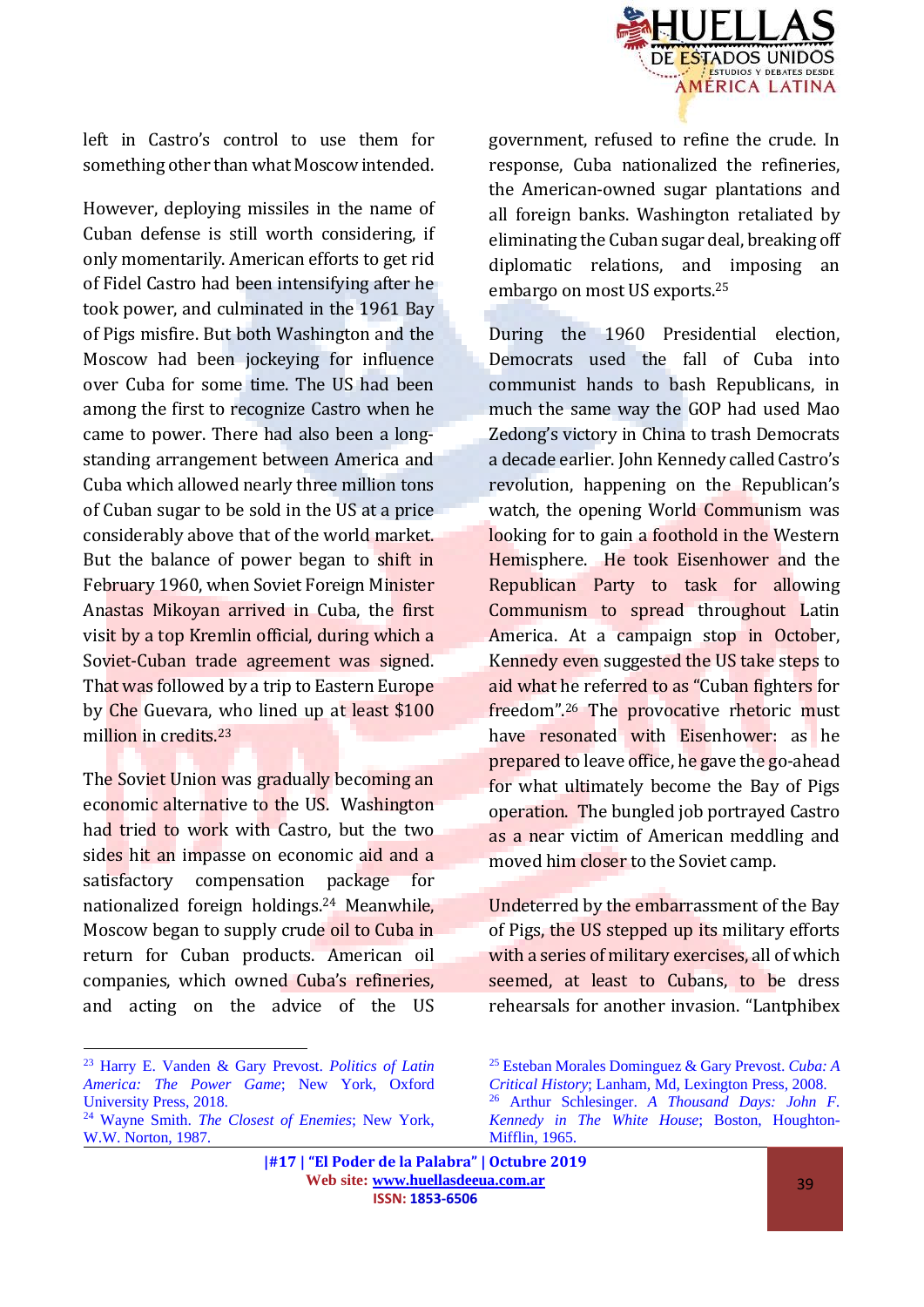

I-62 involved 10,000 marines storming beaches in Puerto Rico in April 1962. (Tomlin, 2016) The following month, 40,000 marines, soldiers, and sailors were assaulting Osnlow Beach in North Carolina, part of Operation Quick Kick. Covert enterprises, such as Operations Cobra and Alpha-66 were also rolled out during the spring and summer of that year. All of these did not go unnoticed in Moscow, which began moving to formulate a response. It recalled Sergei Kudryavtsev from his post as ambassador to Cuba and replaced him with Aleksandr Alekseev. Castro liked him, and so did the Kremlin; he'd been its top KGB operative in Cuba for several years, nimbler and more adroit than the oafish, hamfisted Kudryavtsev, whom Castro hated.<sup>27</sup>

The perceived US belligerence towards Cuba convinced Moscow that vigorous measures would have to be taken to defend it. A defensive arms package, including troops, the surface to air missiles, shore defense batteries, and even MiG fighters and bombers were in the pipeline. But the intercontinental ballistic missiles (ICBMs) didn't seem to be part of the order. Afterthought? Error of omission? It may depend on who you ask. In an early edition of his memoir, Khrushchev claimed he decided to add the missiles and the nuclear warheads which went with them while on a state visit to Bulgaria in May 1962.<sup>28</sup> And Castro told his biographer Tad Szulc that while he agreed it was necessary to make it clear to the U.S. that an invasion of Cuba would imply a war with the Soviet Union, there was no direct Cuban request for the missiles. The idea of the missiles was

Soviet.<sup>29</sup> Somewhere along the line, Cuban leaders were persuaded to take the missiles, because in July, 1962, Raul Castro was in Moscow to sign a weapons deal which included offensive nuclear weapons.<sup>30</sup>

So, according to Castro, the ICBMs, which began arriving with all the other Soviet military equipment was Moscow's idea. Khrushchev is on record of proposing them, and when he heard no protests about the missiles and their warheads, he might have inferred that silence as consent. But if Cuban fears about another US invasion were mounting in the spring of 1962, the ICBMs, once discovered, would have raised those fears to a near certainty, putting Cuba in even greater danger than before. It would be hard to justify the missiles as defensive in nature, given their nuclear payload and their longrange capabilities. That classification would be even harder when stacked against the more traditional defensive weapons the Soviet Union had provided. And If they were to be treated as weapons for self-defense, shouldn't there have been Cuban military personnel operating and defending the sites, and not Soviets, as revealed by agents working for the Central Intelligence Agency? Finally, why was there no public documentation between Moscow and Havana concerning the deployment? In other words, terms and conditions such as how long the missiles were to remain, or when they might be removed.

The Cubans recommended a five-year agreement (although never signed), followed

 $\overline{a}$ 

<sup>27</sup> Tim Naftali & Aleksandr Fursenko. *One Hell of a Gamble: Khrushchev, Castro and Kennedy: 1958-1964*; New York, W.W. Norton, 1997.

<sup>28</sup> Nikita Khrushchev. *Khrushchev…;* Op. Cit.

<sup>29</sup> Tad Szulc. *Fidel*; New York, William Morrow, 1986. <sup>30</sup> Rafael Del Pino. *Inside Castro's Bunker…;* Op. Cit.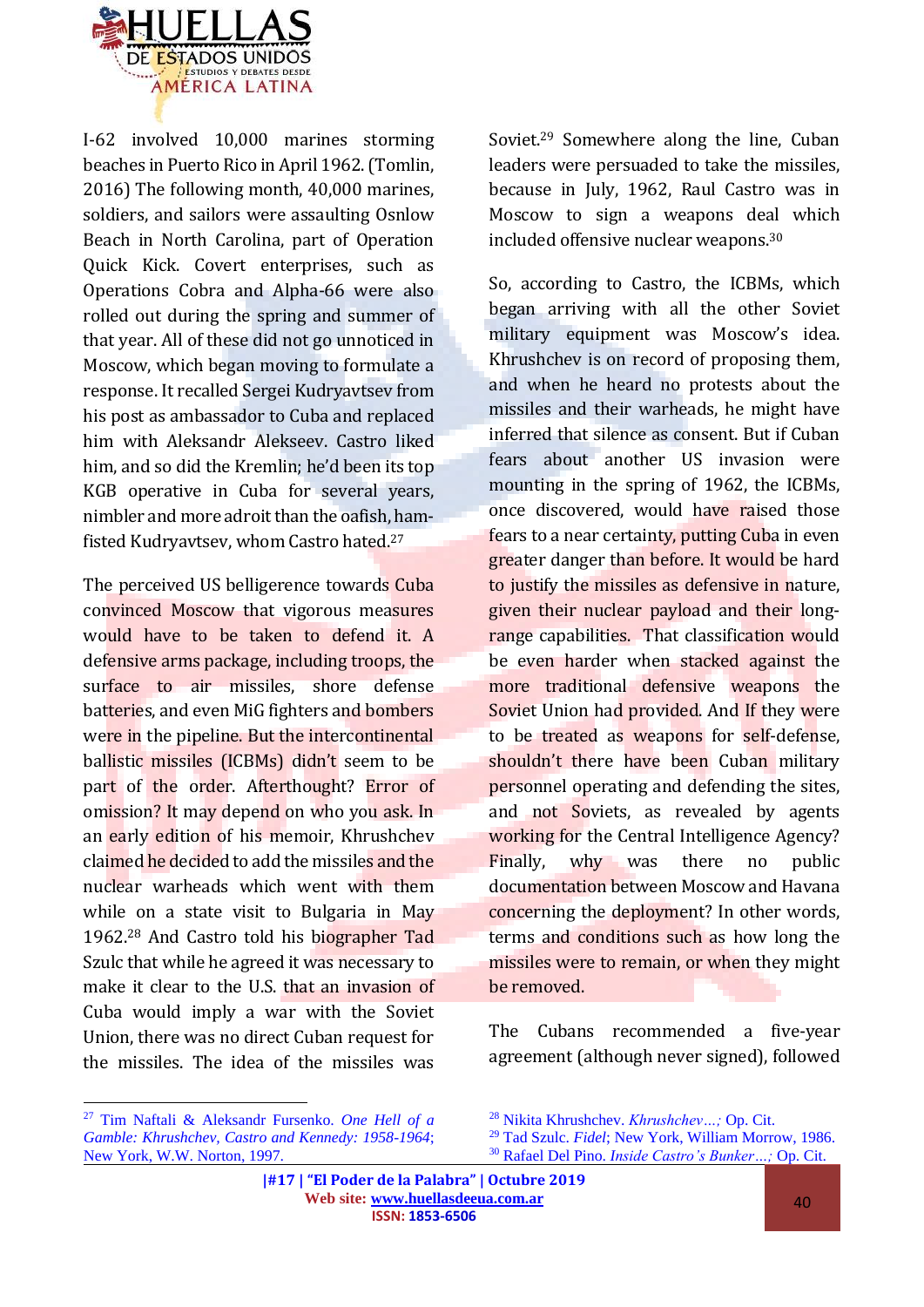

by a public announcement. Transparency might have bolstered claims that Moscow's intentions were to defend an ally, and world public opinion might have tilted against the US if it had taken steps to interfere. And lastly, although perhaps, most fundamentally, why Cuba in the first place? The Russians had never positioned missiles outside its own borders.<sup>31</sup> Moscow kept a tight rein on its nuclear arsenal, entrusting it to the KGB. Even the Soviet military was never allowed near the weapons, let alone control them until the mid-1960s. Socialist allies would find themselves waiting even longer.<sup>32</sup>

Everything up to this point makes it hard to conclude that the missile shipments to Cuba were a full-throated gesture of Socialist solidarity, or even a marginal commitment by Moscow to defend an ally, but rather a calculated move to redress its balance of power problem with the United States. Nikita Khrushchev himself may have proved to be the best source on the issue, writing about American missiles in Italy and West Germany putting the Soviet Union in grave danger. But he seemed especially worried about the deployment of US missiles to Turkey. It seemed he thought the time was right to put the shoe on the other foot: "…the Americans had surrounded our country with military bases, and threatened us with nuclear weapons…now they would have enemy missiles pointed at them…our missiles would have equalized the balance of power".<sup>33</sup>

Moscow wanted to rectify the imbalance, but ICBMs were expensive and took time to produce. In the meantime, placing existing missiles in Cuba seemed an effective workaround. As had been the Soviet experience, the Americans would now find themselves directly threatened.<sup>34</sup> And, not surprisingly, their first-strike capability would increase by an astounding 80 per-cent. 35

#### **The View from Havana**

Once the US discovered the missiles in mid-October 1962, Cuba became a bit-player in a super-power showdown which gripped the world for nearly two weeks. Much has been written about the Moscow-Washington exchange which played out as the US announced its discovery of the missiles, its insistence that the missiles threatened national security, and the steps it intended to take to eliminate the threat. The back-channel negotiations which ultimately led to a defusing of the situation have become diplomatic legend. On the table were demands the US publicly renounce any intention to invade Cuba in return for the removal of the missiles. Also, on the table were the status of US missiles in Turkey, which were quietly removed after the uproar died down. Few knew about the significance of the Turkish-based Jupiter missiles, including Fidel Castro. In fact, the entire negotiations which ended the Cuban Missile Crisis were conducted without Castro's

 $\overline{a}$ 

<sup>31</sup> Bruce Miroff. *Pragmatic Illusions…;* Op, Cit.

<sup>32</sup> Richard Ned Lebow. "Was Khrushchev Bluffing in Cuba?" en *Bulletin of The Atomic Scientists*, 44 (3), 1988. <sup>33</sup> Nikita Khrushchev. *Khrushchev…;* Op. Cit.

<sup>34</sup> Joseph Nye. "Cuban Graffiti" en *New Republic*, 13 de marzo de 1989, 1989.

<sup>35</sup> Nestor Carbonell. *And the Russians Stayed*; New York, Morrow, 1989.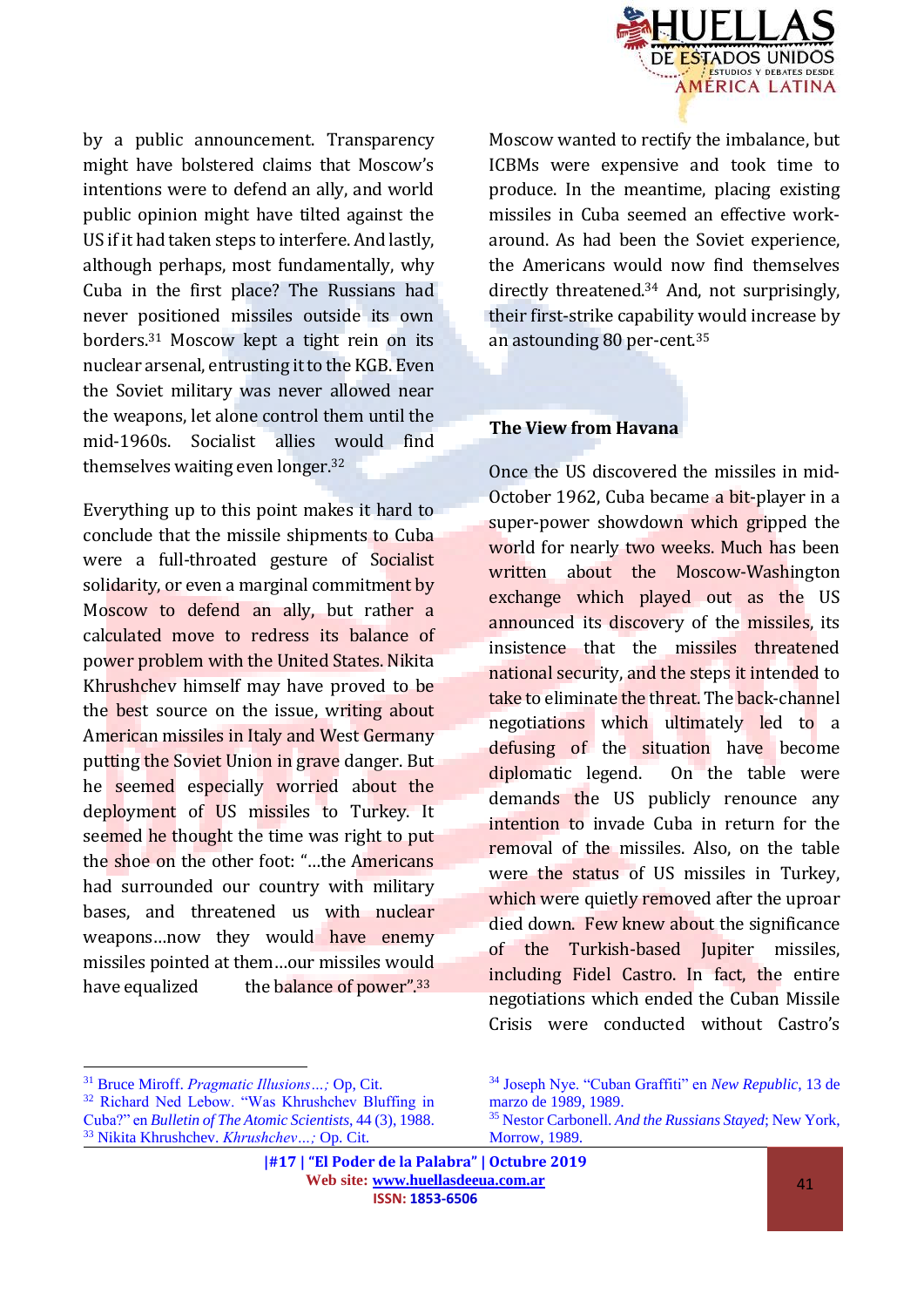

involvement, something Anatoly Gribkov reaffirmed during the 1992 Havana Conference.36 No one could predict his (Castro's) reaction if he were to conclude that the only reason the Russians brought missiles to Cuba was to wrest a US promise to take missiles out of Turkey.<sup>37</sup>

So just what was the Cuban role in the Cuban Missile Crisis? Did Moscow orchestrate a situation which made it look like it was rushing to the defense of a socialist comrade, but with the real intention of advancing its own agenda? Or was Cuba's chance to assert itself in all this waiting to come after the crisis passed? If the latter is the case, then it's also a case of a missed opportunity.

The bilateral arrangement between the US and the Soviet Union included an end to the US naval blockade, Washington's promise not to invade Castro's Cuba, and later, the removal of US missiles from Turkey. The Soviets agreed to remove the ICBMs, allow the UN to observe their removal, and Khrushchev issued a promise not to reintroduce 'offensive weapons' to the Western Hemisphere.

But what about Cuba? Was it merely a staging area from which Moscow could attempt to level the arms-race playing field? To both sides' credit, war was avoided. The US could reassert that in the words of John Kennedy, the Western Hemisphere had remained the master of its own house. Nations questioning its commitment to contain Communism were reassured. For Moscow, it had given the impression it was willing to go to the brink of war to aid a socialist comrade facing possible

invasion, and that might have helped bolster its standing among socialist nations. What did Cuba get? Precious little, at first blush. Few of the conditions agreed to by the US and the USSR would meet with Cuban approval, and its muted resistance would probably characterize its greatest role in the missile drama.

The USSR removed the missiles, weapons the US declared were "offensive" in nature. But Washington's understanding of what constituted an "offensive weapon" didn't stop there. It extended to aircraft, especially the Ilyushin-28 medium range jet bomber.<sup>38</sup> The Il-28 had a range of over 1,100 miles, which made it a threat to US security. Cuba was not a party to the missile negotiations, but the bombers and other items of the original Soviet arms package were a different matter. Sergo Mikoyan, who accompanied his father, Deputy Soviet Foreign Minister Anastas Mikoyan to Cuba after the crisis saw firsthand just how sensitive the "other offensive weapons" issue was to Castro: "...Fidel had to be convinced of the necessity to take out the other armaments. Some of them were part of his army. We had given them to him and now we had to take them away".<sup>39</sup>

It took three weeks of talks between Soviet and Cuban officials before Castro agreed to release the bombers. But not before Moscow helped soften the blow by increasing its annual aid package.<sup>40</sup> It also left behind a Soviet military brigade, which allegedly

 $\overline{a}$ 

<sup>40</sup> Raymond Garthoff. *Reflections on The…;* Op. Cit.

<sup>36</sup> James Blight & David Welch. *On the Brink*; New York, Hill & Wang, 1989. <sup>37</sup> Joseph Nye. "Cuban Graffiti…"; Op. Cit.

<sup>38</sup> James Blight & David Welch. *On the Brink…;* Op. Cit. <sup>39</sup> Idem.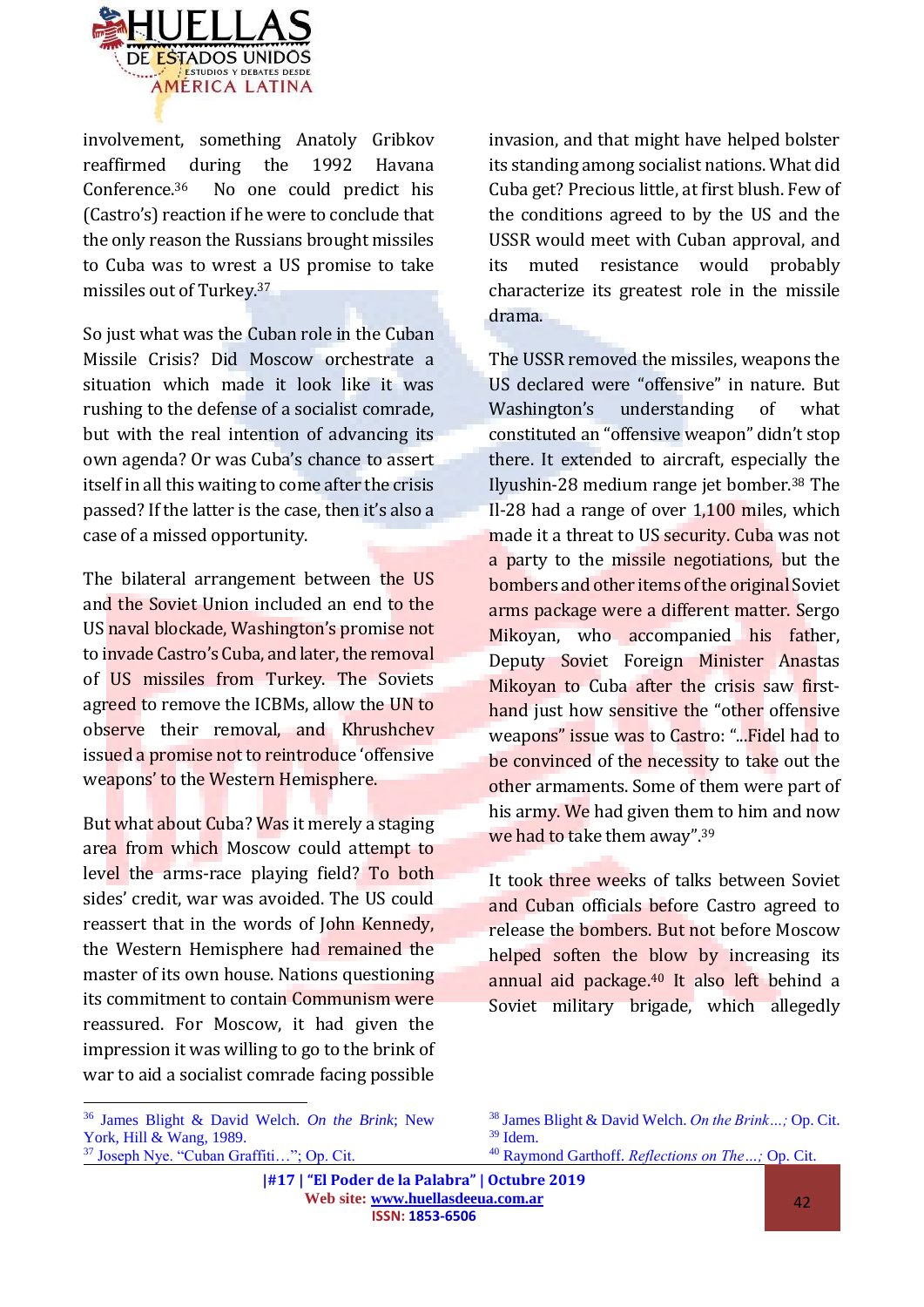

managed to escape US notice until the late 1970s.<sup>41</sup>

But there was more. The American pledge not to invade Cuba was linked to the presence of United Nations observers on the island to witness to removal of the ICBMs. In the behind the scenes negotiations between the two superpowers, President Kennedy had given "assurances against the invasion of Cuba," conditioned on "the establishment of adequate arrangements through the United Nations to ensure the carrying out of these commitments".<sup>42</sup>

In effect, the successful resolution of a crisis which might have led to world war was now in Castro's hands. For the US to honor its noninvasion pledge, he had to let UN representatives monitor the missile removal. Castro seized the opportunity to leverage the situation to his advantage. The Cuban government dashed off a communique to the UN with its own conditions, including the end of the US economic blockade, a halt to U-2 flights over Cuba, and Washington's evacuation of the naval base at Guantanamo.<sup>43</sup>

The communique went nowhere. The US economic blockade had been imposed in part to force Cuba to compensate American citizens and corporations for property and assets seized by Castro between 1959-1961. The US didn't see it as having any relevance to the larger issue, which was the presence of inter-continental ballistic missiles. At the most it was an issue between two UN

<sup>41</sup> James Blight & David Welch. *On the Brink…;* Op. Cit. <sup>42</sup> David Larson. *The Cuban Missile Crisis of 1962*; Boston, Houghton-Mifflin, 1963.

 $\overline{a}$ 

members, and that was about it. The best Cuba could hope for would have been some kind of supporting resolution from the General Assembly. But the request would have died in the UN Security Council, since the US held veto power over any and all business brought to that committee.

Relief from U-2 reconnaissance flights met essentially the same fate. The surveillance missions had been a staple of US intelligence operations. It was a U-2 which had confirmed existence of Soviet missiles in Cuba in mid-October.<sup>44</sup> The flyovers were justified by the US under the UN's very own Article 51, granting each member nation the right of selfdefense. That assertion would gain even greater credibility when the Cuban government refused requests for independent observation of the missiles' removal.<sup>45</sup>

And Guantanamo? The US had operated that location since the end of the Spanish American War. New agreements in 1903, modified by the Good Neighbor Policy of 1934 crafted a leasing agreement with no expiration date, and the understanding the base would not be shuttered unless both sides agreed. The chances the US would leave this critical post now would have to range between slim and none.

In the end, none of Cuba's demands gained any traction. It's one and only fallback position, and a way to embarrass Moscow, was the issue of UN on-site inspection. It was

<sup>43</sup> Raymond Garthoff. *Reflections on The…;* Op. Cit.

<sup>44</sup> Idem.

<sup>45</sup> Charles Fenwick. *International Law*; New York, Meredith, 1965.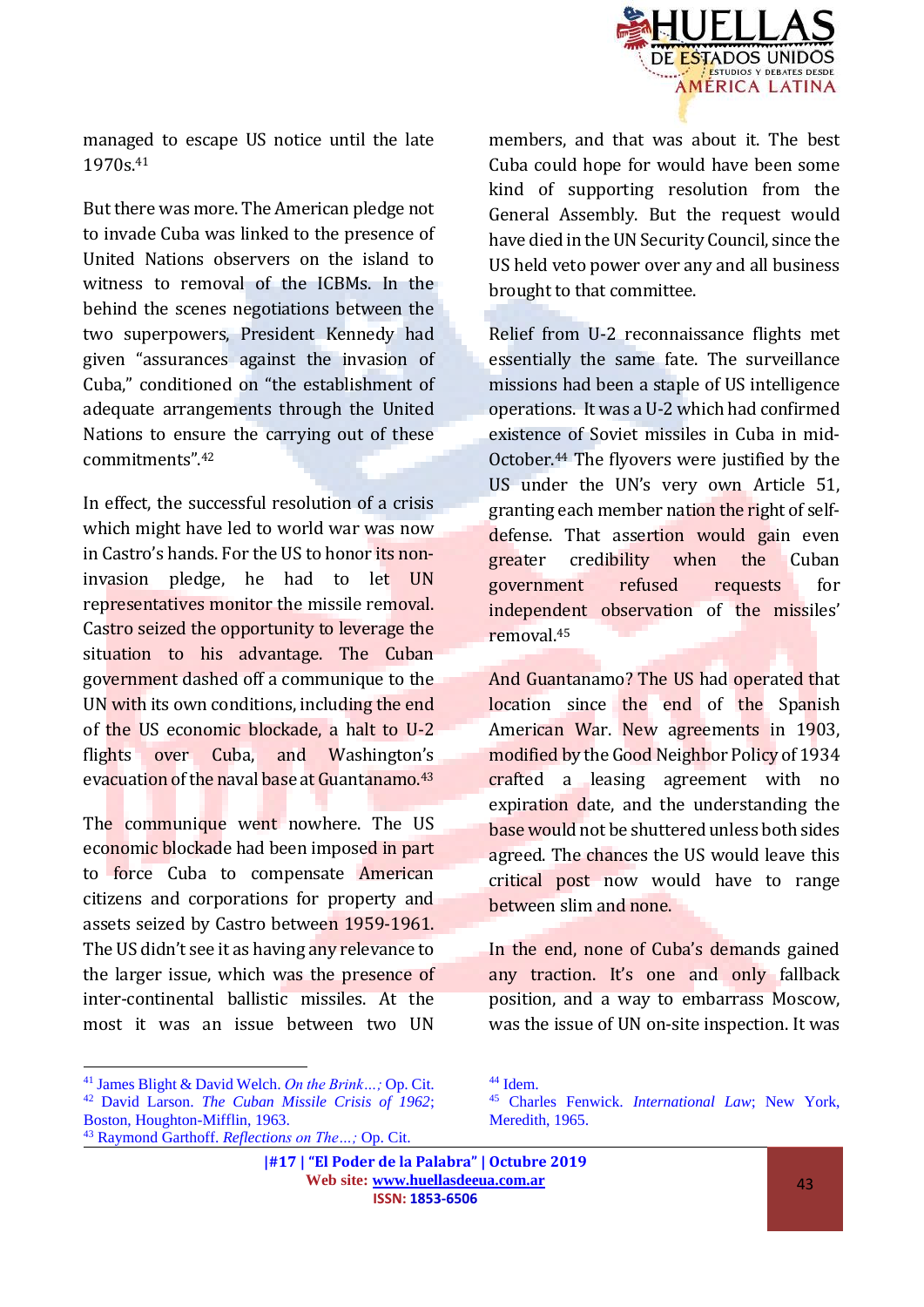

tied to the US non-invasion pledge. Without independent verification, that pledge was off the table. When Deputy-Premier Mikoyan visited Havana to soften the blow of the missile removal by ramping up Soviet aid, he also brought a message from the Kremlin, pleading with Cuban officials to allow UN inspection. But Castro adamantly refused to accept onsite UN verification.<sup>46</sup> Even a direct appeal from UN Secretary-General U-Thant, who flew to Havana to confer directly with Castro failed to turn the tide. Castro had been humiliated by the total lack of regard for him and for Cuba by the US and the USSR. And U-Thant ended up agreeing with him in principle that neither the Soviet Union or the United States had any legal right to impose verification measures on Cuba.<sup>47</sup> And to drive home his point, Castro turned the tables on everyone, linking any third- party inspection to his demand that observers witness the dismantling of émigré anti-Castro training camps in the United States.<sup>48</sup> The US never agreed to that, so Castro slammed the door on what he must have considered an invasion of Cuban sovereignty. In the end, all Moscow could do remove the missiles and promise Washington they were gone. But without third party verification, the US must have felt less than honor bound to promise Castro it wouldn't attack in the future.

The Soviet Union's unilateral decision to pull the missiles from Cuba soured relations between Havana and Moscow, no matter how much economic aid the Kremlin shoved Castro's way. The depth of the fissure

 $\overline{a}$ 

between the two countries wasn't known to its fullest extent until the January 1989 Moscow Conference on the Cuban Missile Crisis, where Cuban participants focused on three Soviet actions (or inactions). First was Moscow's failure to make public its decision to provide missiles to Cuba. It led the US, in the words of one of the Cuban delegates, "…into a blind alley…faced with a fait accompli and would have to react with a certain degree of violence when faced with something that could be seen as some sort of deception".<sup>49</sup> Second was Moscow's failure to think through all the subsequent possible moves the US would make once the missiles were detected. And third, the Kremlin's failure to consult Cuba in negotiations ending the crisis which might win concessions from the United States.

In the end, by refusing to allow third-party inspection, Castro played his trump card, and finally brought Cuba into the Cuban Missile Crisis. It was a position which has stood the test of time. Unable to move him from that stance, the US and the Soviet Union both informed the United Nations that, from their perspective, the issue of missiles in Cuba was officially closed.

But closed without a firm US pledge of noninvasion.

*Conference on the Cuban Missile Crisis*; Cambridge, Harvard University Belfer Center for Science and International Affairs, 1989.

<sup>46</sup> Nestor Carbonell. *And the Russians…;* Op. Cit.

 $47$  Idem.

<sup>48</sup> Raymond Garthoff. *Reflections on The…;* Op. Cit. <sup>49</sup> Bruce J. Allyn, James G. Blight & David A. Welch (eds.). *Back to the Brink: Proceedings of the Moscow*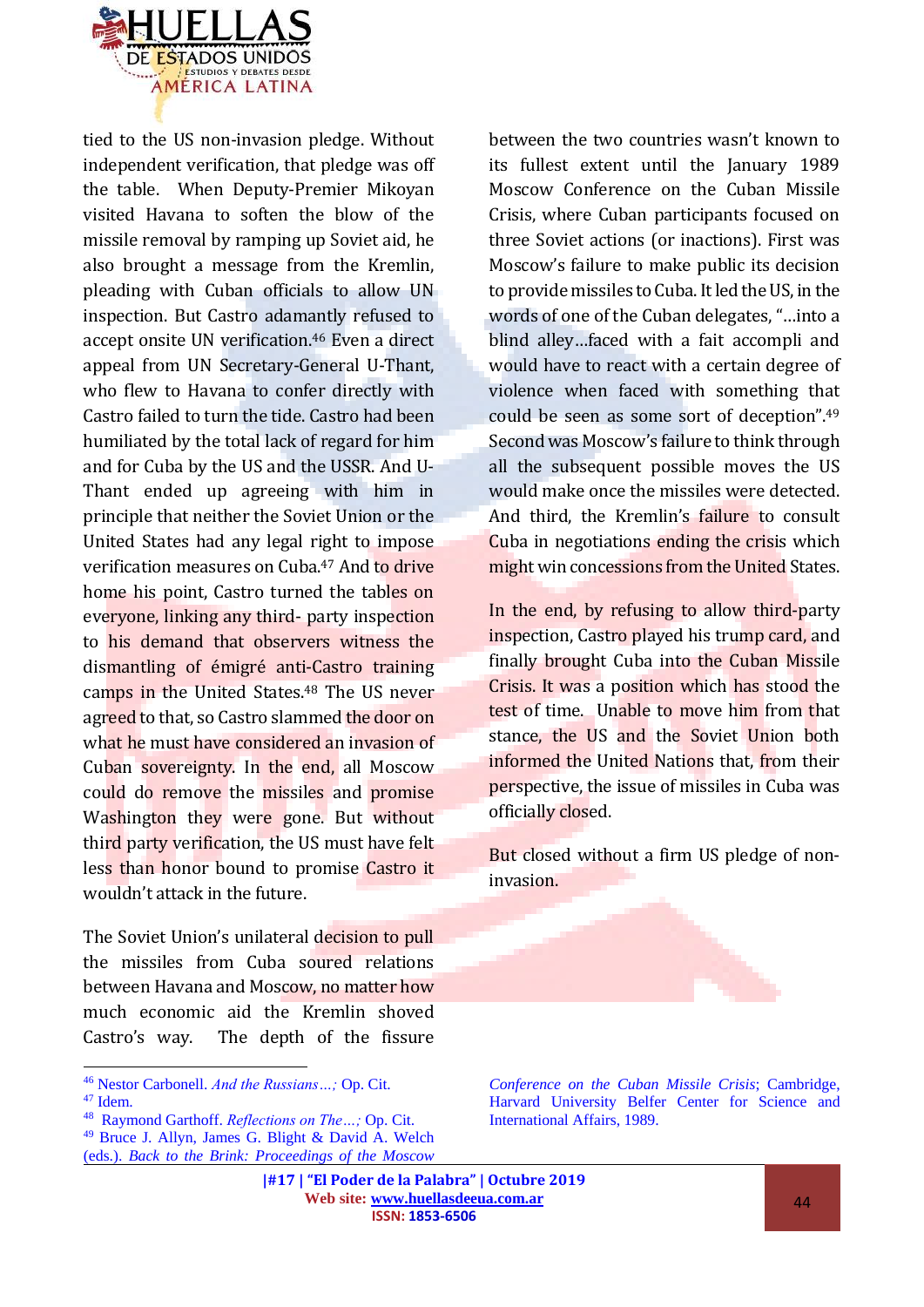

### **BIBLIOGRAFÍA**

- Abel, Ellie. The Cuban Missile Crisis; New York, Lippincott, 1968.
- Allison, Graham. Essence of Decision; Boston, Little, Brown, 1971.
- Allyn, Bruce J. & James G. Blight & David A. Welch (eds.). Back to the Brink: Proceedings of the Moscow Conference on the Cuban Missile Crisis; Cambridge, Harvard University Belfer Center for Science and International Affairs, 1989.
- Anderson, Jon. Che Guevara: A Revolutionary Life; New York, Grove, 1977.
- Bernstein, Barton. "The Cuban Missile Crisis: Trading the Jupiter Missiles?", Foreign Policy, 95 (2), 1980.
- Betancourt, Ernesto F. "Kennedy, Khrushchev and Castro: A Participant's view of the Cuban Missile Crisis" en Society, 35 (5), 1998
- Blasier, Cole. Cuba in the World; Pittsburgh, University of Pittsburgh Press, 1979.
- Blight, James & David Welch. On the Brink; New York, Hill & Wang, 1989.
- Bourne, Peter. Fidel; New York, Dodd & Mead, 1988.
- Brenner, Phillip. The Cuba Reader; New York, Grove Press, 1989.
- Brierly, J.L. The Law of Nations; New York, Oxford University Press, 1963.
- Carbonell, Nestor. And the Russians Stayed; New York, Morrow, 1989.
- Castro, Fidel. "Cuba Está Lista Para La Batalla Decisiva" en Obra Revolucionaria, 7 de septiembre, 1962.
- Castro, Fidel. "Discursos de Los Comités Defensa de La Revolución" en Obra Revolucionaria, 27 de noviembre, 1962.
- Chayes, Abram. The Cuban Missile Crisis; New York, Oxford University Press, 1974.
- Cline, Ray. "Commentary: The Cuban Missile Crisis" en Foreign Affairs, 68 (4), 1989.
- Crankshaw, Edward. Khrushchev: A Career; New York, Viking Press, 1966.
- Del Pino, Rafael. Inside Castro's Bunker: The True Story of Fidel Castro's Inner Circle as Told by One of His Most Trusted Generals; Washington, Self Published, 2012.
- Fawcett, J.E.S. The Law of Nations; New York, Basic Books, 1968.
- Fenwick, Charles. International Law; New York, Meredith, 1965.
- Franqui, Carlos. Family Portrait with Fidel; New York, Random House, 1984.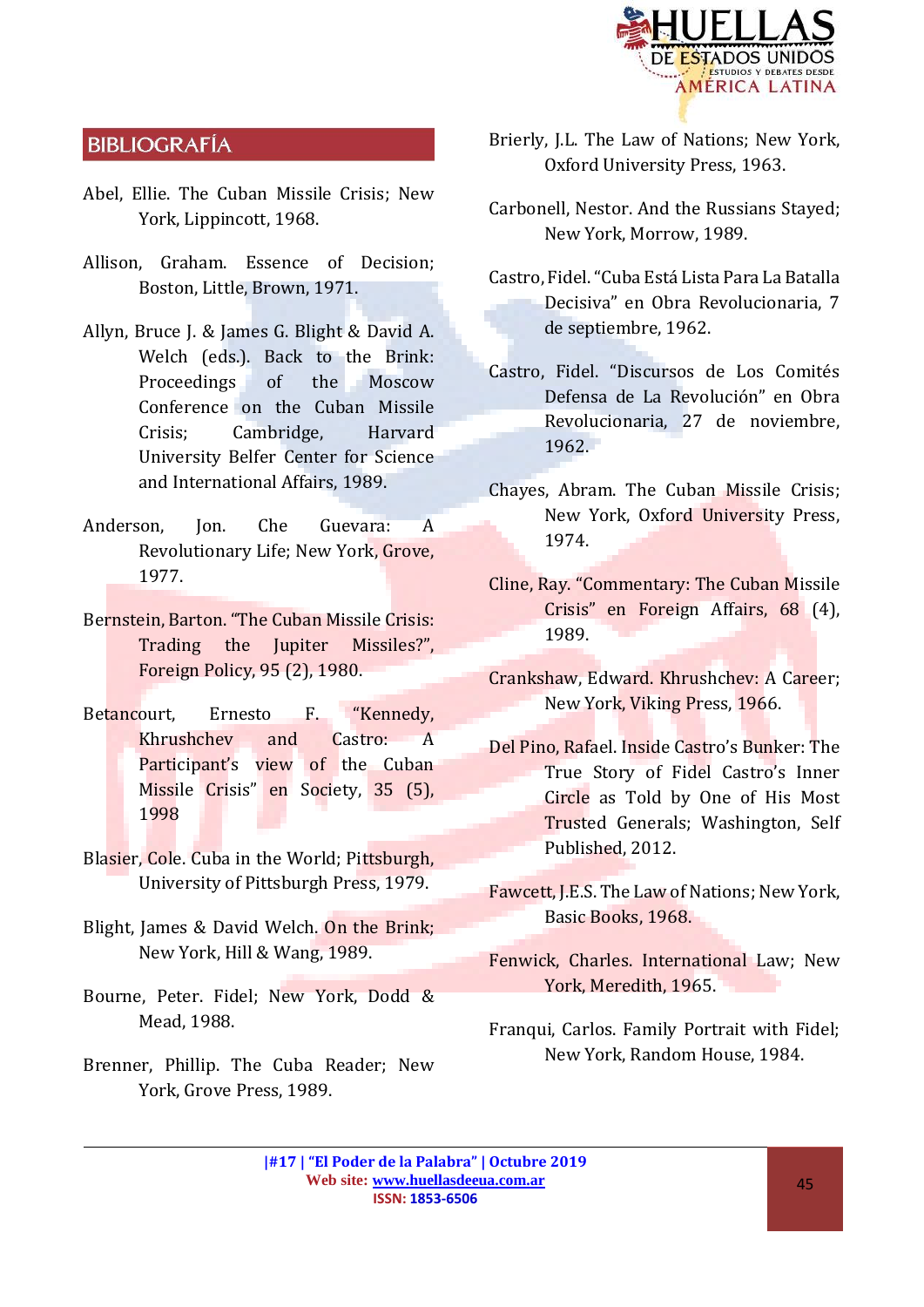

- Garthoff, Raymond. Reflections on The Cuban Missile Crisis; Washington, Brookings Institution, 1989.
- Horowitz, David. Free World Colossus; New York, Hill & Wang, 1971.
- Jackson, Bruce D. Castro, The Kremlin, and Communism in Latin America; Baltimore, Johns Hopkins University Press, 1969.
- Kennedy, Robert. Thirteen Days; New York, W.W. Norton, 1969.
- Khrushchev, Nikita. Khrushchev Remembers: The Last Testament; Boston, Little, Brown, 1974.
- Khrushchev, Nikita. Khrushchev Remembers; Boston, Little, Brown, 1970.
- Larson, David. The Cuban Missile Crisis of 1962; Boston, Houghton-Mifflin, 1963.
- Lima, Rafael. "Cuba During the Missile Crisis: Fifty years later, Cubans remember preparing to fight the Americans" en Air and Space Magazine, Volumen 27 recuperado de de [www.airspacemag.com/military](http://www.airspacemag.com/military-aviation/cuba-during-the-missile-crisis-31990119/?all)[aviation/cuba-during-the-missile](http://www.airspacemag.com/military-aviation/cuba-during-the-missile-crisis-31990119/?all)[crisis-31990119/?all](http://www.airspacemag.com/military-aviation/cuba-during-the-missile-crisis-31990119/?all)

Lukas, Anthony J. Class Reunion: Kennedy's Men Relive the Cuban Missile Crisis, recuperado de [https://www.nytimes.com/1987/08](https://www.nytimes.com/1987/08/30/magazine/class-reunion-kennedy-s-men-relive-the-cuban-missile-crisis.html) [/30/magazine/class-reunion](https://www.nytimes.com/1987/08/30/magazine/class-reunion-kennedy-s-men-relive-the-cuban-missile-crisis.html)[kennedy-s-men-relive-the-cuban](https://www.nytimes.com/1987/08/30/magazine/class-reunion-kennedy-s-men-relive-the-cuban-missile-crisis.html)[missile-crisis.html](https://www.nytimes.com/1987/08/30/magazine/class-reunion-kennedy-s-men-relive-the-cuban-missile-crisis.html)

- McGeorge, Bundy. Danger and Survival; New York, Random House, 1988.
- Medland, William. The Cuban Missile Crisis of 1962: Needless or Necessary?; New York, Praeger, 1988.
- Meneses, Enrique. Fidel Castro; New York, Taplinger, 1966.
- Miroff, Bruce. Pragmatic Illusions: The Presidential Politics of John F. Kennedy; New York, David McKay, 1976.
- Monahan, James. The Great Deception; New York, Farrar-Strauss, 1963.
- Morales Dominguez, Esteban & Gary Prevost. Cuba: A Critical History; Lanham, Md, Lexington Press, 2008.
- Naftali, Tim & Aleksandr Fursenko. One Hell of a Gamble: Khrushchev, Castro and Kennedy: 1958-1964; New York, W.W. Norton, 1997.
- Naylor, Sean D. Operation Cobra: The untold story of how a CIA officer trained a network of agents who found the Soviet missiles in Cuba recuperado de [https://news.yahoo.com/operation](https://news.yahoo.com/operation-cobra-untold-story-cia-officer-trained-network-agents-found-soviet-missiles-cuba-100005794.html)[cobra-untold-story-cia-officer](https://news.yahoo.com/operation-cobra-untold-story-cia-officer-trained-network-agents-found-soviet-missiles-cuba-100005794.html)[trained-network-agents-found](https://news.yahoo.com/operation-cobra-untold-story-cia-officer-trained-network-agents-found-soviet-missiles-cuba-100005794.html)[soviet-missiles-cuba-](https://news.yahoo.com/operation-cobra-untold-story-cia-officer-trained-network-agents-found-soviet-missiles-cuba-100005794.html)[100005794.html](https://news.yahoo.com/operation-cobra-untold-story-cia-officer-trained-network-agents-found-soviet-missiles-cuba-100005794.html)
- Ned Lebow, Richard. "Was Khrushchev Bluffing in Cuba? " En Bulletin of The Atomic Scientists, 44 (3), 1988.
- Nye, Joseph. "Cuban Graffiti" en New Republic, 13 de marzo de 1989.